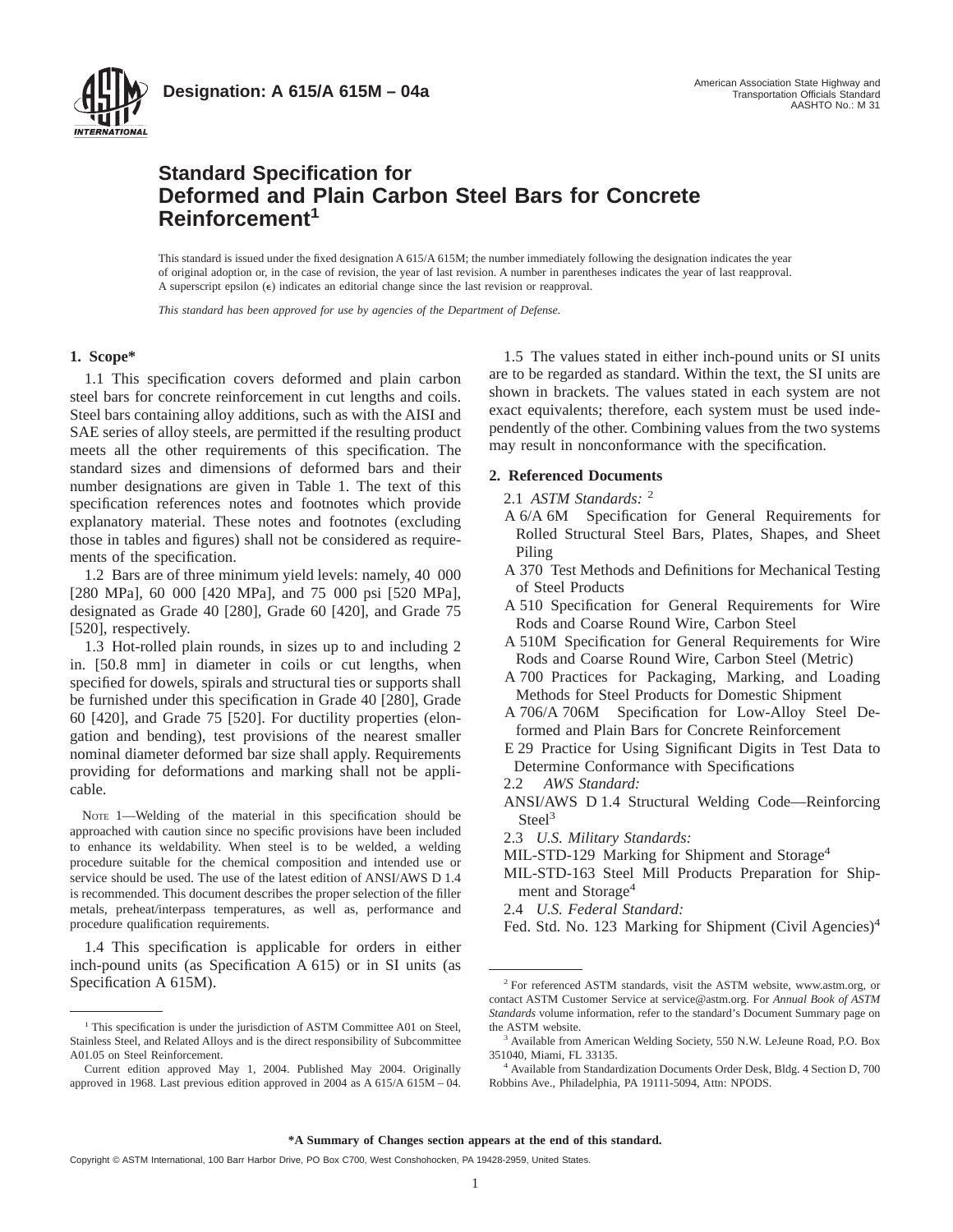**A 615/A 615M – 04a**

|  | TABLE 1 Deformed Bar Designation Numbers, Nominal Weights [Masses], Nominal Dimensions, and Deformation Requirements |  |  |  |  |  |  |  |  |  |  |  |
|--|----------------------------------------------------------------------------------------------------------------------|--|--|--|--|--|--|--|--|--|--|--|
|--|----------------------------------------------------------------------------------------------------------------------|--|--|--|--|--|--|--|--|--|--|--|

|                                   | Nominal Weight,                  | Nominal Dimensions <sup>B</sup>     |                                                                 |                          | Deformation Requirements, in. [mm] |                              |                                                          |
|-----------------------------------|----------------------------------|-------------------------------------|-----------------------------------------------------------------|--------------------------|------------------------------------|------------------------------|----------------------------------------------------------|
| <b>Bar Designation</b><br>$No.^A$ | lb/ft<br>[Nominal Mass,<br>kg/m] | Diameter,<br>in. $\lceil mm \rceil$ | Cross-Sectional<br>Area.<br>in. <sup>2</sup> [mm <sup>2</sup> ] | Perimeter,<br>in. $[mm]$ | Maximum<br>Average<br>Spacing      | Minimum<br>Average<br>Height | Maximum Gap<br>(Chord of 12.5 % of<br>Nominal Perimeter) |
| 3[10]                             | 0.376 [0.560]                    | $0.375$ [9.5]                       | $0.11$ [71]                                                     | 1.178 [29.9]             | $0.262$ [6.7]                      | $0.015$ $[0.38]$             | $0.143$ [3.6]                                            |
| 4 [13]                            | $0.668$ [0.994]                  | $0.500$ [12.7]                      | $0.20$ [129]                                                    | 1.571 [39.9]             | $0.350$ $[8.9]$                    | $0.020$ $[0.51]$             | $0.191$ [4.9]                                            |
| 5[16]                             | 1.043 [1.552]                    | $0.625$ [15.9]                      | $0.31$ [199]                                                    | 1.963 [49.9]             | $0.437$ [11.1]                     | $0.028$ [0.71]               | $0.239$ [6.1]                                            |
| 6 [19]                            | 1.502 [2.235]                    | $0.750$ [19.1]                      | $0.44$ [284]                                                    | 2.356 [59.8]             | $0.525$ [13.3]                     | $0.038$ [0.97]               | $0.286$ [7.3]                                            |
| 7 [22]                            | 2.044 [3.042]                    | $0.875$ [22.2]                      | 0.60 [387]                                                      | 2.749 [69.8]             | $0.612$ [15.5]                     | $0.044$ [1.12]               | $0.334$ [8.5]                                            |
| 8[25]                             | 2.670 [3.973]                    | 1.000 [25.4]                        | $0.79$ [510]                                                    | 3.142 [79.8]             | $0.700$ [17.8]                     | $0.050$ [1.27]               | $0.383$ [9.7]                                            |
| 9 [29]                            | 3.400 [5.060]                    | 1.128 [28.7]                        | 1.00 [645]                                                      | 3.544 [90.0]             | $0.790$ [20.1]                     | $0.056$ [1.42]               | $0.431$ [10.9]                                           |
| 10 [32]                           | 4.303 [6.404]                    | 1.270 [32.3]                        | 1.27 [819]                                                      | 3.990 [101.3]            | $0.889$ [22.6]                     | $0.064$ [1.63]               | $0.487$ [12.4]                                           |
| 11 [36]                           | 5.313 [7.907]                    | 1.410 [35.8]                        | 1.56 [1006]                                                     | 4.430 [112.5]            | $0.987$ [25.1]                     | 0.071 [1.80]                 | $0.540$ [13.7]                                           |
| 14 [43]                           | 7.65<br>[11.38]                  | 1.693 [43.0]                        | 2.25 [1452]                                                     | 5.32 [135.1]             | 1.185 [30.1]                       | $0.085$ [2.16]               | $0.648$ [16.5]                                           |
| 18 [57]                           | 13.60 [20.24]                    | 2.257 [57.3]                        | 4.00 [2581]                                                     | [180.1]<br>7.09          | 1.58 [40.1]                        | $0.102$ [2.59]               | $0.864$ [21.9]                                           |

ABar numbers are based on the number of eighths of an inch included in the nominal diameter of the bars [bar numbers approximate the number of millimetres of the nominal diameter of the bar].

<sup>B</sup>The nominal dimensions of a deformed bar are equivalent to those of a plain round bar having the same weight [mass] per foot [metre] as the deformed bar.

#### **3. Terminology**

3.1 *Definitions of Terms Specific to This Standard:*

3.1.1 *deformed bar, n*—steel bar with protrusions; a bar that is intended for use as reinforcement in reinforced concrete construction.

3.1.1.1 *Discussion*—The surface of the bar is provided with lugs or protrusions that inhibit longitudinal movement of the bar relative to the concrete surrounding the bar in such construction. The lugs or protusions conform to the provisions of this specification.

3.1.2 *deformations, n*—protrusions on a deformed bar.

3.1.3 *plain bar, n*—steel bar without protrusions.

3.1.4 *rib, n*—longitudinal protrusion on a deformed bar.

#### **4. Ordering Information**

4.1 It shall be the responsibility of the purchaser to specify all requirements that are necessary for material ordered to this specification. Such requirements shall include but are not limited to the following:

4.1.1 Quantity (weight) [mass],

4.1.2 Name of the material (deformed and plain carbon steel bars for concrete reinforcement),

4.1.3 Size,

4.1.4 Cut lengths or coils,

4.1.5 Deformed or plain,

4.1.6 Grade,

4.1.7 Packaging (see Section 21),

4.1.8 ASTM designation and year of issue, and

4.1.9 Certified mill test reports (if desired). (See Section 16.)

#### **5. Material and Manufacture**

5.1 The bars shall be rolled from properly identified heats of mold cast or strand cast steel using the electric-furnace, basic-oxygen, or open-hearth process.

#### **6. Chemical Composition**

6.1 An analysis of each heat of steel shall be made by the manufacturer from test samples taken preferably during the pouring of the heats. The percentages of carbon, manganese, phosphorus, and sulfur, shall be determined. The phosphorus content thus determined shall not exceed 0.06 %.

6.2 A product check, for phosphorus, made by the purchaser shall not exceed that specified in 6.1 by more than 25 %.

#### **7. Requirements for Deformations**

7.1 Deformations shall be spaced along the bar at substantially uniform distances. The deformations on opposite sides of the bar shall be similar in size, shape, and pattern.

7.2 The deformations shall be placed with respect to the axis of the bar so that the included angle is not less than 45°. Where the line of deformations forms an included angle with the axis of the bar from 45 to 70° inclusive, the deformations shall alternately reverse in direction on each side, or those on one side shall be reversed in direction from those on the opposite side. Where the line of deformations is over 70°, a reversal in direction shall not be required.

7.3 The average spacing or distance between deformations on each side of the bar shall not exceed seven tenths of the nominal diameter of the bar.

7.4 The overall length of deformations shall be such that the gap (measured as a chord) between the ends of the deformations on opposite sides of the bar shall not exceed 121⁄2 % of the nominal perimeter of the bar. Where the ends terminate in a longitudinal rib, the width of the longitudinal rib shall be considered the gap. Where more than two longitudinal ribs are involved, the total width of all longitudinal ribs shall not exceed 25 % of the nominal perimeter of the bar; furthermore, the summation of gaps shall not exceed 25 % of the nominal perimeter of the bar. The nominal perimeter of the bar shall be 3.1416 times the nominal diameter.

7.5 The spacing, height, and gap of deformations shall conform to the requirements prescribed in Table 1.

#### **8. Measurements of Deformations**

8.1 The average spacing of deformations shall be determined by measuring the length of a minimum of 10 spaces and dividing that length by the number of spaces included in the measurement. The measurement shall begin from a point on a deformation at the beginning of the first space to a corresponding point on a deformation after the last included space.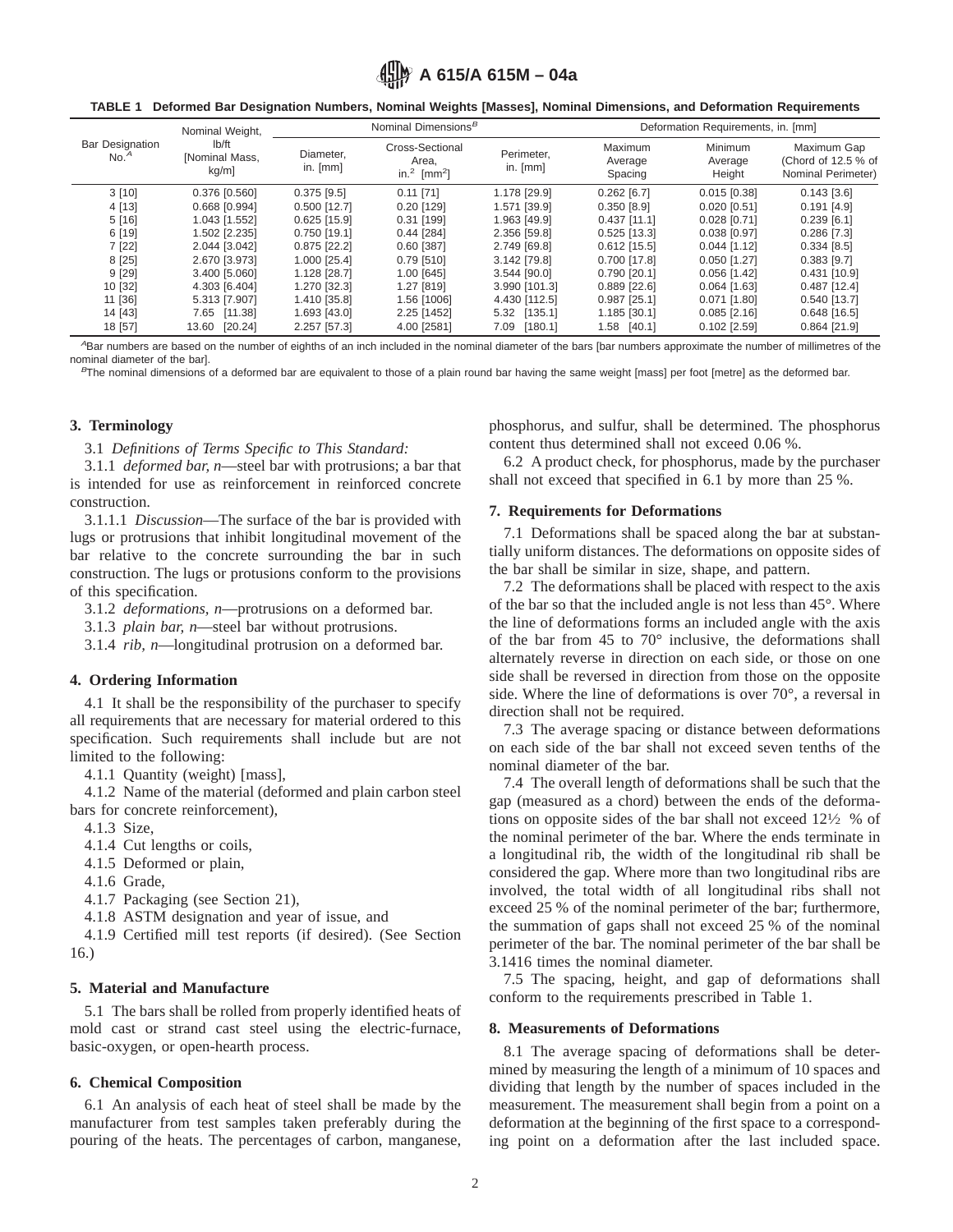Spacing measurments shall not be made over a bar area containing bar marking symbols involving letters or numbers.

8.2 The average height of deformations shall be determined from measurements made on not less than two typical deformations. Determinations shall be based on three measurements per deformation, one at the center of the overall length and the other two at the quarter points of the overall length.

8.3 Insufficient height, insufficient circumferential coverage, or excessive spacing of deformations shall not constitute cause for rejection unless it has been clearly established by determinations on each lot (Note 2) tested that typical deformation height, gap, or spacing do not conform to the minimum requirements prescribed in Section 7. No rejection shall be made on the basis of measurements if fewer than ten adjacent deformations on each side of the bar are measured.

NOTE 2—As used within the intent of 8.3, the term "lot" shall mean all the bars of one bar size and pattern of deformations contained in an individual shipping release or shipping order.

#### **9. Tensile Requirements**

9.1 The material, as represented by the test specimens, shall conform to the requirements for tensile properties prescribed in Table 2.

9.2 The yield point or yield strength shall be determined by one of the following methods:

9.2.1 The yield point shall be determined by drop of the beam or halt in the gage of the testing machine.

9.2.2 Where the steel tested does not have a well-defined yield point, the yield strength shall be determined by reading the stress corresponding to the prescribed strain using an autographic diagram method or an extensometer as described in Test Methods and Definitions A 370. The strain shall be 0.5 % of gage length for Grade 40 [280] and Grade 60 [420] and shall be 0.35 % of gage length for Grade 75 [520]. When material is furnished in coils, the test sample shall be straightened prior to placing it in the jaws of the tensile machine. Straightening shall be done carefully to avoid formation of local sharp bends and to minimize cold work. Insufficient straightening prior to attaching the extensometer can result in lower-than-actual yield strength readings.

9.3 The percentage of elongation shall be as prescribed in Table 2.

|  |  |  | <b>TABLE 2 Tensile Requirements</b> |  |  |  |
|--|--|--|-------------------------------------|--|--|--|
|--|--|--|-------------------------------------|--|--|--|

|                                                   | Grade 40<br>$[280]^{A}$ | Grade 60<br>[420] | Grade 75<br>$[520]$ <sup>B</sup> |
|---------------------------------------------------|-------------------------|-------------------|----------------------------------|
| Tensile strength, min, psi<br>[MPa]               | 60 000 [420]            | 90 000 [620]      | 100 000 [690]                    |
| Yield strength, min, psi<br>[MPa]                 | 40 000 [280]            | 60 000 [420]      | 75 000 [520]                     |
| Elongation in 8 in. [203.2]<br>$mm$ ], $min$ , %: |                         |                   |                                  |
| Bar Designation No.                               |                         |                   |                                  |
| 3[10]                                             | 11                      | 9                 |                                  |
| 4, 5 [13, 16]                                     | 12                      | 9                 |                                  |
| 6 [19]                                            | 12                      | 9                 |                                  |
| 7, 8 [22, 25]                                     | .                       | 8                 |                                  |
| 9, 10, 11 [29, 32, 36]                            | . .                     | 7                 | 6                                |
| 14, 18 [43, 57]                                   | .                       |                   | 6                                |

 $A$ Grade 40 [280] bars are furnished only in sizes 3 through 6 [10 through 19].  $B$ Grade 75 [520] bars are furnished only in sizes 6 through 18 [19 through 57].

#### **10. Bending Requirements**

10.1 The bend-test specimen shall withstand being bent around a pin without cracking on the outside radius of the bent portion. The requirements for degree of bending and sizes of pins are prescribed in Table 3. When material is furnished in coils, the test sample shall be straightened prior to placing it in the bend tester.

10.2 The bend test shall be made on specimens of sufficient length to ensure free bending and with apparatus which provides:

10.2.1 Continuous and uniform application of force throughout the duration of the bending operation.

10.2.2 Unrestricted movement of the specimen at points of contact with the apparatus and bending around a pin free to rotate.

10.2.3 Close wrapping of the specimen around the pin during the bending operation.

10.3 It is permissible to use more severe methods of bend testing, such as placing a specimen across two pins free to rotate and applying the bending force with a fixed pin. When failures occur under more severe methods, retests shall be permitted under the bend-test method prescribed in 10.2.

#### **11. Permissible Variation in Weight [Mass]**

11.1 Deformed reinforcing bars shall be evaluated on the basis of nominal weight [mass]. The weight [mass] determined using the measured weight [mass] of the test specimen and rounding in accordance with Practice E 29, shall be at least 94 % of the applicable weight [mass] per unit length prescribed in Table 1. In no case shall overweight [excess mass] of any deformed bar be the cause for rejection. Weight [mass] variation for plain rounds shall be computed on the basis of permissible variation in diameter. For plain bars smaller than 3⁄8 in. [9.5 mm], use Specification A 510 [Specification A 510M]. For larger bars up to and including 2 in. [50.8 mm], use Specification A 6/A 6M.

#### **12. Finish**

12.1 The bars shall be free of detrimental surface imperfections.

12.2 Rust, seams, surface irregularities, or mill scale shall not be cause for rejection, provided the weight, dimensions, cross-sectional area, and tensile properties of a hand wire brushed test specimen are not less than the requirements of this specification.

12.3 Surface imperfections or flaws other than those specified in 12.2 shall be considered detrimental when specimens containing such imperfections fail to conform to either tensile

**TABLE 3 Bend Test Requirements**

|                        | Pin Diameter for Bend Tests <sup>A</sup> |                               |    |  |  |  |
|------------------------|------------------------------------------|-------------------------------|----|--|--|--|
| Bar Designation No.    | Grade 40 [280]                           | Grade 60 [420] Grade 75 [520] |    |  |  |  |
| $3, 4, 5$ [10, 13, 16] | $3\frac{1}{2}$ d <sup>B</sup>            | $3\frac{1}{2}$ d              | .  |  |  |  |
| 6 [19]                 | 5d                                       | 5d                            | 5d |  |  |  |
| 7, 8 [22, 25]          | .                                        | 5d                            | 5d |  |  |  |
| 9, 10, 11 [29, 32, 36] | $\cdots$                                 | 7d                            | 7d |  |  |  |
| 14, 18 [43, 57] (90°)  | .                                        | 9d                            | 9d |  |  |  |

<sup>A</sup>Test bends 180° unless noted otherwise.

 $B_d$  = nominal diameter of specimen.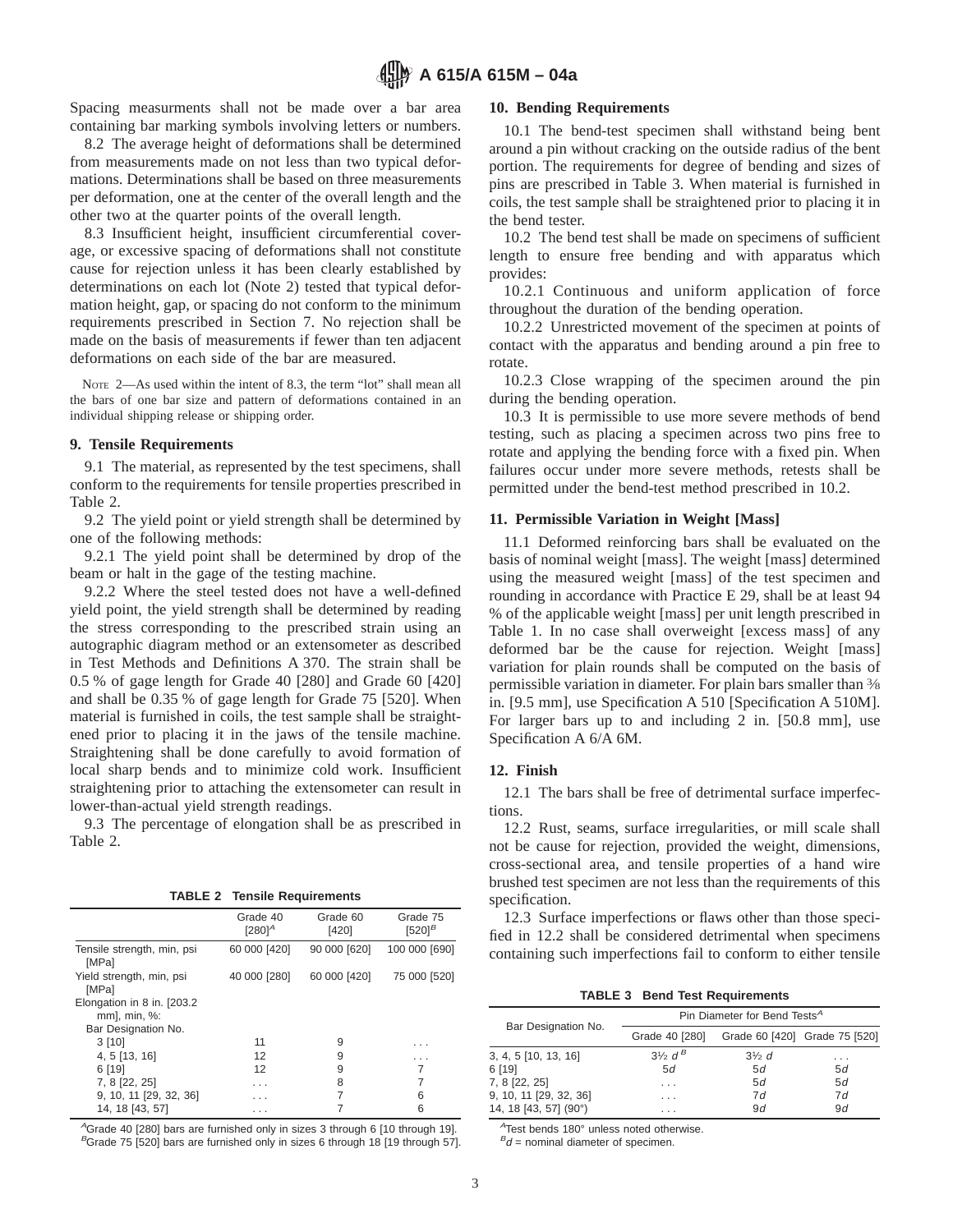or bending requirements. Examples include, but are not limited to, laps, seams, scabs, slivers, cooling or casting cracks, and mill or guide marks.

NOTE 3—Reinforcing bar intended for epoxy coating applications should have surfaces with a minimum of sharp edges to achieve proper cover. Particular attention should be given to bar marks and deformations where coating difficulties are prone to occur.

NOTE 4-Deformed bars destined to be mechanically-spliced or buttwelded may require a certain degree of roundness in order for the splices to adequately achieve strength requirements.

#### **13. Number of Tests**

13.1 For bar sizes No. 3 to 11 [10 to 36], inclusive, one tension test and one bend test shall be made of the largest size rolled from each heat. If, however, material from one heat differs by three or more designation numbers, one tension and one bend test shall be made from both the highest and lowest designation number of the deformed bars rolled.

13.2 For bar sizes Nos. 14 and 18 [43 and 57], one tension test and one bend test shall be made of each size rolled from each heat.

13.3 For all bar sizes one set of dimensional property tests including bar weight [mass] and spacing, height, and gap of deformations shall be made of each bar size rolled from each heat.

#### **14. Retests**

14.1 If any tensile property of any tension test specimen is less than that specified, and any part of the fracture is outside the middle third of the gage length, as indicated by scribe scratches marked on the specimen before testing, a retest shall be allowed.

14.2 If the results of an original tension specimen fail to meet the specified minimum requirements and are within 2000 psi [14 MPa] of the required tensile strength, within 1000 psi [7 MPa] of the required yield point, or within two percentage units of the required elongation, a retest shall be permitted on two random specimens for each original tension specimen failure from the lot. Both retest specimens shall meet the requirements of this specification.

14.3 If a bend test fails for reasons other than mechanical reasons or flaws in the specimen as described in 14.5 and 14.6, a retest shall be permitted on two random specimens from the same lot. Both retest specimens shall meet the requirements of this specification. The retest shall be performed on test specimens that are at air temperature but not less than 60°F [16°C].

14.4 If a weight [mass] test fails for reasons other than flaws in the specimen as described in 14.6, a retest shall be permitted on two random specimens from the same lot. Both retest specimens shall meet the requirements of this specification.

14.5 If any test specimen fails because of mechanical reasons such as failure of testing equipment or improper specimen preparation, a replacement specimen shall be permitted.

14.6 If flaws are detected in a test specimen, either before or during the performance of the test, a replacement specimen shall be permitted from the same heat and bar size as the original.

## **15. Test Specimens**

15.1 All mechanical tests shall be conducted in accordance with Test Methods and Definitions A 370 including Annex A9.

15.2 Tension test specimens shall be the full section of the bar as rolled. The unit stress determination shall be based on the nominal bar area.

15.3 The bend-test specimens shall be the full section of the bar as rolled.

## **16. Test Reports**

16.1 When specified in the purchase order, the following information shall be reported on a per heat basis. Report additonal items as requested or desired.

16.1.1 Chemical analysis including carbon, manganese, phosphorus, and sulfur.

16.1.2 Tensile properties.

16.1.3 Bend test.

16.2 A Material Test Report, Certificate of Inspection, or similar document printed from or used in electronic form from an electronic data interchange (EDI) transmission shall be regarded as having the same validity as a counterpart printed in the certifier's facility. The content of the EDI transmitted document must meet the requirements of the invoked ASTM standard(s) and conform to any EDI agreement between the purchaser and the supplier. Notwithstanding the absence of a signature, the organization submitting the EDI transmission is responsible for the content of the report.

NOTE 5—The industry definition invoked here is: EDI is the computer to computer exchange of business information in a standard format such as ANSI ASC X12.

## **17. Inspection**

17.1 The inspector representing the purchaser shall have free entry, at all times while work on the contract of the purchaser is being performed, to all parts of the manufacturer's works that concern the manufacture of the material ordered. The manufacturer shall afford the inspector all reasonable facilities to satisfy him that the material is being furnished in accordance with this specification. All tests (except product analysis) and inspection, shall be made at the place of manufacture prior to shipment, unless otherwise specified, and shall be so conducted as not to interfere unnecessarily with the operation of the works.

17.2 *For Government Procurement Only*— Except as otherwise specified in the contract, the contractor is responsible for the performance of all inspection and test requirements specified herein. The contractor shall be permitted to use his own or any other suitable facilities for the performance of the inspection and test requirements specified herein, unless disapproved by the purchaser at the time of purchase. The purchaser shall have the right to perform any of the inspections and tests at the same frequency as set forth in this specification, where such inspections are deemed necessary to ensure that material conforms to prescribed requirements.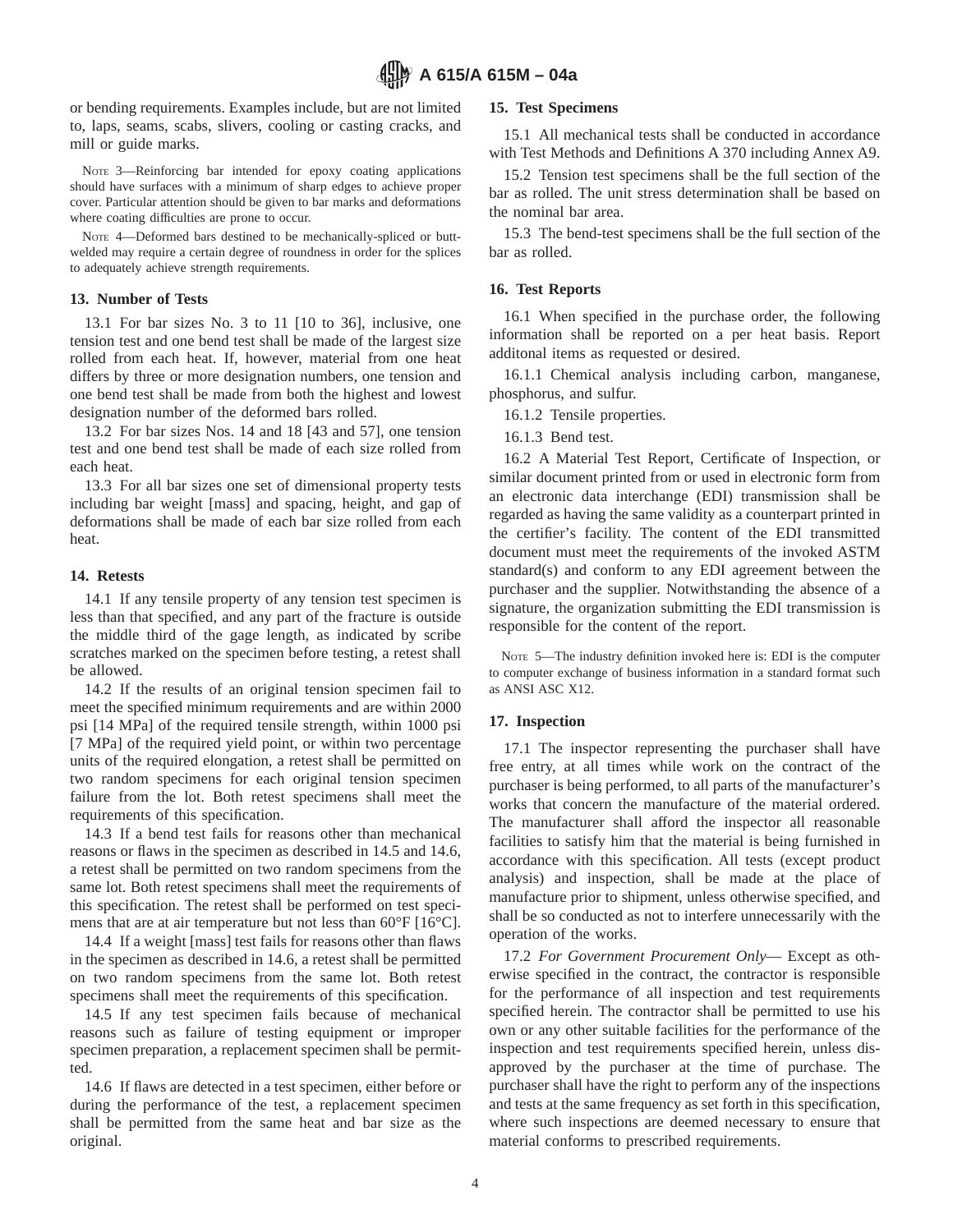# **18. Rejection**

18.1 Unless otherwise specified, any rejection based on tests made in accordance with 6.2, shall be reported to the manufacturer within five working days from the receipt of samples by the purchaser.

18.2 Material that shows injurious defects subsequent to its acceptance at the manufacturer's works will be rejected, and the manufacturer shall be notified.

## **19. Rehearing**

19.1 Samples tested in accordance with 6.2 that represent rejected material shall be preserved for two weeks from the date rejection is reported to the manufacturer. In case of dissatisfaction with the results of the tests, the manufacturer shall have the right to make claim for a rehearing within that time.

# **20. Marking**

20.1 When loaded for mill shipment, bars shall be properly separated and tagged with the manufacturer's heat or test identification number.

20.2 Each producer shall identify the symbols of his marking system.

20.3 All bars produced to this specification, except plain round bars which shall be tagged for grade, shall be identified by a distinguishing set of marks legibly rolled onto the surface of one side of the bar to denote in the following order:

20.3.1 *Point of Origin*—Letter or symbol established as the producer's mill designation.

20.3.2 *Size Designation*—Arabic number corresponding to bar designation number of Table 1.

20.3.3 *Type of Steel*—Letter *S* indicating that the bar was produced to this specification, or for Grade 60 [420] bars only, letters *S* and *W* indicating that the bar was produced to meet both Specifications A 615/A 615M and A 706/A 706M.

20.3.4 *Minimum Yield Designation*—For Grade 60 [420] bars, either the number *60* [*4*] or a single continuous longitudinal line through at least five spaces offset from the center of the bar side. For Grade 75 [520] bars, either the number *75* [*5*] or two continuous longitudinal lines through at least five spaces offset each direction from the center of the bar. (No marking designation for Grade 40 [280] bars.)

20.3.5 It shall be permissible to substitute: a metric size bar of Grade 280 for the corresponding inch-pound size bar of Grade 40, a metric size bar of Grade 420 for the corresponding inch-pound size bar of Grade 60, and a metric size bar of Grade 520 for the corresponding inch-pound size bar of Grade 75.

# **21. Packaging**

21.1 When specified in the purchase order, packaging shall be in accordance with the procedures in Practices A 700.

21.2 *For Government Procurement Only*— When specified in the contract or order, and for direct procurement by or direct shipment to the U.S. government, material shall be preserved, packaged, and packed in accordance with the requirements of MIL-STD-163. The applicable levels shall be as specified in the contract. Marking for shipment of such material shall be in accordance with Fed. Std. No. 123 for civil agencies and MIL-STD-129 for military agencies.

# **22. Keywords**

22.1 concrete reinforcement; deformations (protrusions); steel bars

# **SUMMARY OF CHANGES**

Committee A01 has identified the location of the following changes to this standard since A 615/A 615M-04 that may impact the use of this standard. (Approved May 1, 2004)

*(1)* Added 16.2 and Note 5.

Committee A01 has identified the location of the following changes to this standard since A 615/A 615M-03a that may impact the use of this standard. (Approved Jan. 1, 2004)

*(1)* Revised the title.

*(2)* Revised 1.1, 4.1.2, and 5.1.

*(3)* Revised 10.3 to eliminate permissive language.